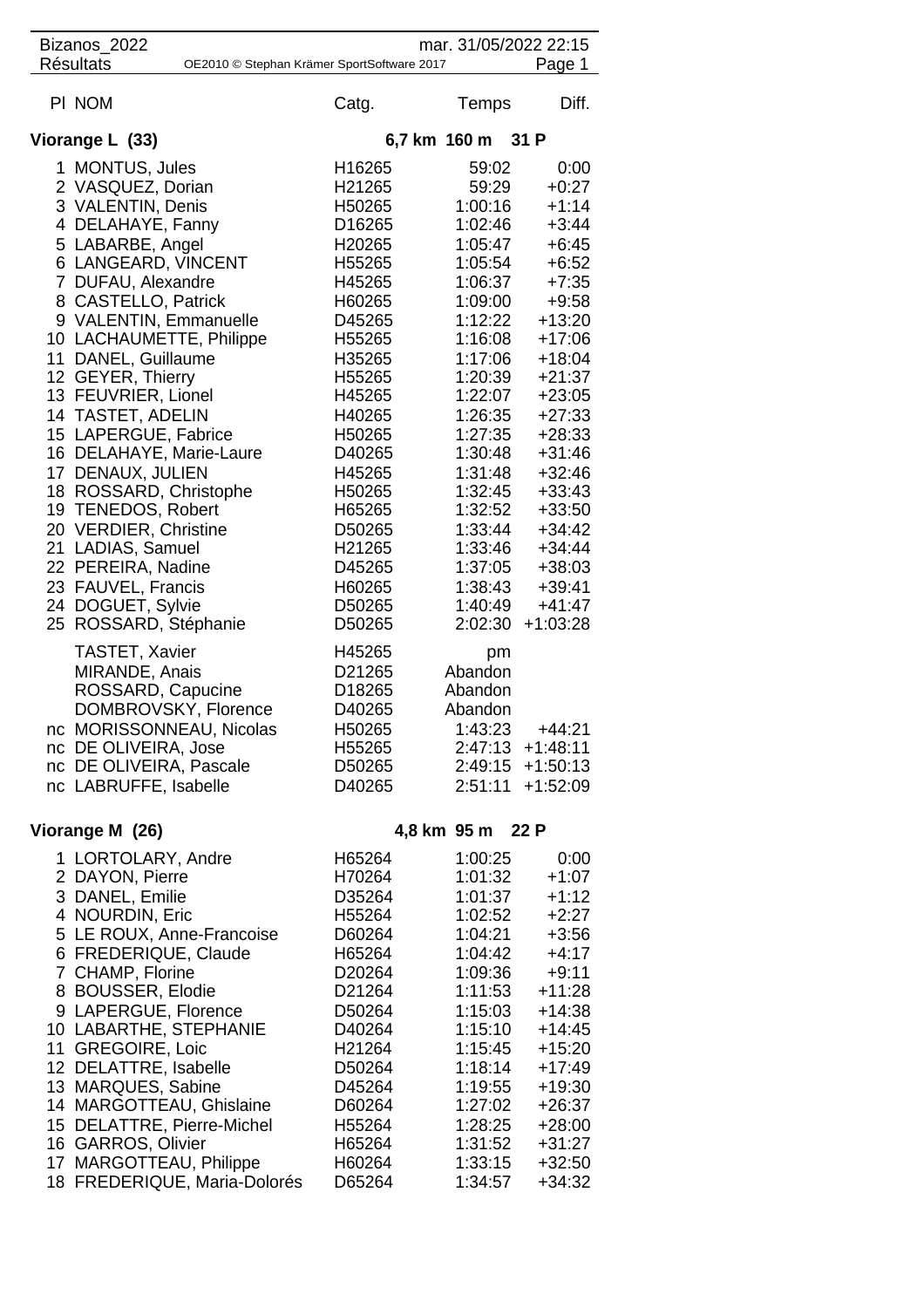| Bizanos_2022<br>mar. 31/05/2022 22:15<br><b>Résultats</b><br>OE2010 © Stephan Krämer SportSoftware 2017<br>Page 2 |                                                                                                                                                                                                                                           |                                                                                                                        |                                                                                                                   |                                                                                                                           |  |
|-------------------------------------------------------------------------------------------------------------------|-------------------------------------------------------------------------------------------------------------------------------------------------------------------------------------------------------------------------------------------|------------------------------------------------------------------------------------------------------------------------|-------------------------------------------------------------------------------------------------------------------|---------------------------------------------------------------------------------------------------------------------------|--|
|                                                                                                                   |                                                                                                                                                                                                                                           |                                                                                                                        |                                                                                                                   |                                                                                                                           |  |
|                                                                                                                   | PI NOM                                                                                                                                                                                                                                    | Catg.                                                                                                                  | <b>Temps</b>                                                                                                      | Diff.                                                                                                                     |  |
|                                                                                                                   | Viorange M (26)<br>19 LEVESQUE, CAMILLE<br>20 LEGRAND, EDWIGE<br>21 HERVE, Christian<br>22 HERVE, Marie-Christine<br>nc MORISSONNEAU, Virginie<br>nc PAULY, Aurore<br>nc DAVID, Guillaume<br>nc PICOT, Adeline                            | D40264<br>D35264<br>H65264<br>D65264<br>D40264<br>D21264<br>H40264<br>D40264                                           | 4,8 km 95 m 22 P<br>1:40:50<br>1:44:48<br>1:46:42<br>1:56:53<br>1:07:19<br>1:20:01<br>1:28:44<br>1:51:18          | $+40:25$<br>$+44:23$<br>$+46:17$<br>$+56:28$<br>$+6:54$<br>$+19:36$<br>$+28:19$<br>$+50:53$                               |  |
|                                                                                                                   | Oranrange (8)                                                                                                                                                                                                                             | 5,0 km 140 m 25 P                                                                                                      |                                                                                                                   |                                                                                                                           |  |
|                                                                                                                   | 1 CABOCHE, Noé<br>2 FOIX, Charlotte<br>3 VANHOVE, Cécile<br>4 MORISSONNEAU, Jules<br>5 VANHOVE, Valère<br>6 DELZON DAYRES, LAURIE<br>7 LACAINE, Alice<br>8 FERRAN, Aurelie                                                                | H16263<br>D16263<br>D40263<br>H16263<br>H40263<br>D40263<br>D35263<br>D35263                                           | 1:19:16<br>1:19:33<br>1:28:55<br>1:29:01<br>1:29:51<br>1:35:49<br>2:30:44<br>2:32:44                              | 0:00<br>$+0:17$<br>$+9:39$<br>$+9:45$<br>$+10:35$<br>$+16:33$<br>$+1:11:28$<br>$+1:13:28$                                 |  |
|                                                                                                                   | Jaujaune (17)                                                                                                                                                                                                                             |                                                                                                                        | 3,3 km 75 m 16 P                                                                                                  |                                                                                                                           |  |
|                                                                                                                   | 1 CHAMP, Guilhem<br>2 VANHOVE, Lanaé<br>3 DOMBROVSKY, Enzo<br>4 MORISSONNEAU, Zo<br>5 DUFAU, Clotilde<br>6 NOURDIN, Florence<br>7 SAVIGNAC, CIANE<br>8 JORDANA, Nathalie<br>9 CHAMP, Karine<br>10 LEVESQUE, Nicolas<br>11 LEVESQUE, CHLOE | H14262<br>D14262<br>H14262<br>D14262<br>D <sub>20262</sub><br>D55262<br>D14262<br>D45262<br>D50262<br>H16262<br>D21262 | 42:46<br>49:39<br>1:01:03<br>1:01:35<br>1:07:47<br>1:09:15<br>1:09:53<br>1:17:35<br>1:21:34<br>1:36:41<br>1:40:41 | 0:00<br>$+6:53$<br>$+18:17$<br>$+18:49$<br>$+25:01$<br>$+26:29$<br>$+27:07$<br>$+34:49$<br>+38:48<br>$+53:55$<br>$+57:55$ |  |
|                                                                                                                   | DUFAU, Rémi<br>nc CERES, DAVID<br>nc CERES, FREDERIQUE<br>nc ESQUIVE, SOPHIE<br>nc BLIN, Kilien<br>nc CASTILLOU, VERONIQUE                                                                                                                | H21262<br>H45262<br>D45262<br>D21262<br>H20262<br>D40262                                                               | pm<br>56:53<br>59:28<br>1:03:29<br>1:16:37<br>1:49:40                                                             | $+14:07$<br>$+16:42$<br>$+20:43$<br>$+33:51$<br>$+1:06:54$                                                                |  |
| Bleu (4)                                                                                                          |                                                                                                                                                                                                                                           |                                                                                                                        | 2,6 km 70 m 14 P                                                                                                  |                                                                                                                           |  |
|                                                                                                                   | 1 CABOCHE, MAELLE<br>2 HEULOT, Cécile                                                                                                                                                                                                     | D <sub>12</sub> B<br>D <sub>40</sub> B                                                                                 | 29:08<br>54:27                                                                                                    | 0:00<br>$+25:19$                                                                                                          |  |
|                                                                                                                   | PETITJEAN, NOA<br>nc LEFEVRE, NERELYS                                                                                                                                                                                                     | H14B<br>D <sub>12</sub> B                                                                                              | pm<br>30:35                                                                                                       | $+1:27$                                                                                                                   |  |
| Jalonné (6)<br>2,5 km 40 m<br>9 P                                                                                 |                                                                                                                                                                                                                                           |                                                                                                                        |                                                                                                                   |                                                                                                                           |  |
|                                                                                                                   | 1 DANEDE, Marie-Emilie                                                                                                                                                                                                                    | <b>IJal</b>                                                                                                            | 56:59                                                                                                             | 0:00                                                                                                                      |  |
|                                                                                                                   | DANEL, Mathéo<br>nc CABOCHE, JULIETTE<br>nc CONSTANTIN, OLIVIER<br>nc BESSY, Olivier                                                                                                                                                      | <b>IJal</b><br><b>IJal</b><br><b>IJal</b><br><b>IJal</b>                                                               | pm<br>37:20<br>pm<br>50:12                                                                                        | $-19:39$<br>$-6:47$                                                                                                       |  |